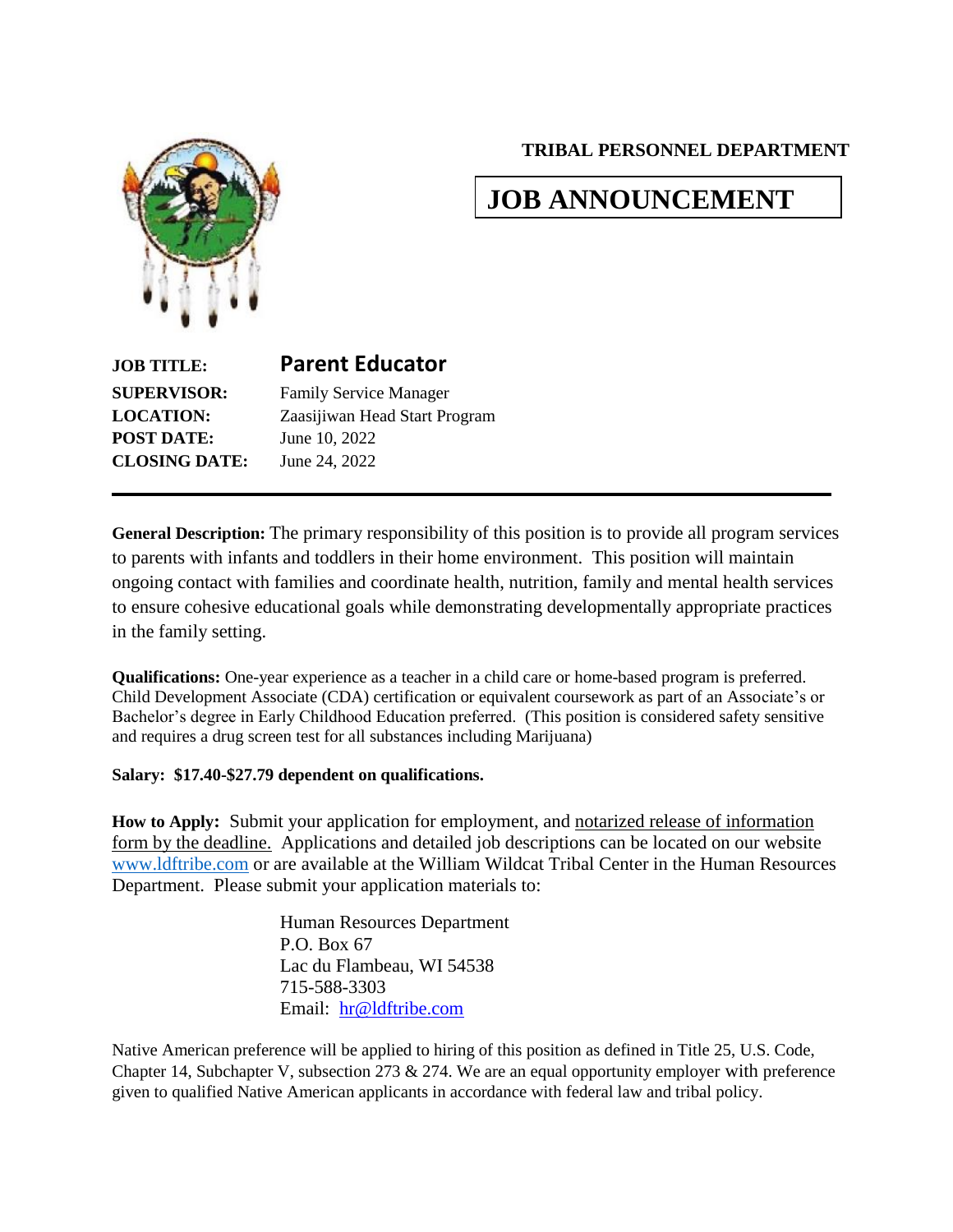#### **Lac du Flambeau Band of Lake Superior Chippewa Indians Exempt Position Description**

- **A. TITLE OF POSITION:** Parent Educator
- **B. DEPARTMENT:** Zaasijiwan Head Start Program
- **C. SUPERVISOR'S TITLE:** Family Service Manager
- **D. DESCRIPTION OF DUTIES:** This position works to provide all program services to parents with infants and toddlers in their home environment. This position will maintain ongoing contact with families and coordinate health, nutrition, family and mental health services to ensure cohesive educational goals while demonstrating developmentally appropriate practices in the family setting. Specific responsibilities include but are not limited to the following:

#### **Home Visits**

- **1.** Drive to family home and deliver educational, social and nutritional information to parents and children via weekly 90-minute meetings for each family
- **2.** Engage families in a cycle of partnering, facilitating and reflecting.
	- a. As partners enter the home as equal status united around a common interest.
	- b. As facilitators, work to gain the parents' perspectives and provide objective, research-based information to support the family's decision making.
	- c. As reflectors, use evidence-based practices to prompt reflections and generate awareness.
- **3.** Assist parents in establishing and attaining long and short- range goals for their children
- **4.** Facilitate home interactive educational activities and model effective parenting skills
- **5.** Complete Family Needs Assessment twice yearly and provide recommendations and referrals
- **6.** Maintain records on dental and health visits as required
- **7.** Meet the needs of all children, including: those at risk, with special needs, are gifted and those who are culturally diverse
- **8.** Develop lesson plans with parents which reflect parental and cultural influences to promote social, emotional, physical and cognitive development

## **Socializations with Families**

- **1.** Integrate all Head Start components into services offered to families during bi-monthly social gatherings
- **2.** Individualize one-to-one and group activities to reflect the unique needs and strengths of all families in the classroom.
- **3.** Follow a consistent schedule with families which includes parent-directed activities, choice time, music and movement, large and small motor activities, skill development, nutrition and effective activities for transitions
- **4.** Encourage parents to use experimentation, exploration, problem solving, cooperation, socialization and choice making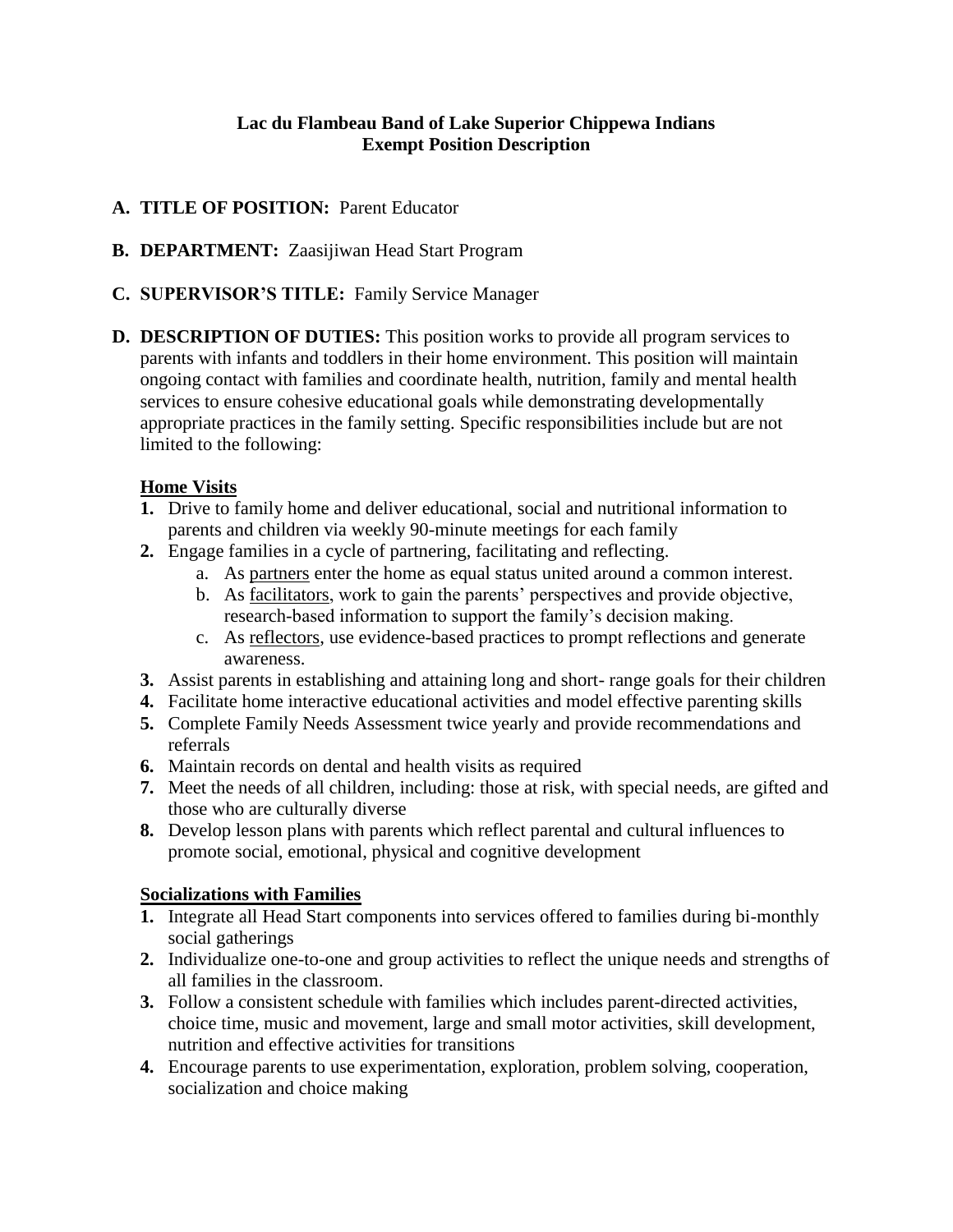#### **Coordination, Planning and Preparation**

- **1.** Review each child's goals and write comprehensive individual plans designed to promote current learning and attend to nutritional, health and social issues
- **2.** Develop and utilize teaching methods and materials for use in the classroom at home
- **3.** Communicate frequently with other staff and parents; serve as liaison among medical and social services in the community; act as an advocate for Head Start families

## **Trainings, Meetings and Documentation**

- **1.** Maintain accurate written records including: assessments, IFSP documentation, screening instruments, anecdotal observations and other required forms
- **2.** Attend meetings, trainings and professional development activities as appropriate

# **Communication**

- **1.** Communications between Parent Educator and family members are confidential. Parent Educator must ensure that families are aware of their right to privacy.
- **2.** Communication with center staff for scheduling and problem resolution
- **3.** Communication with parents, one-on-one and by telephone to promote and encourage participation, goal setting and plan implementation for both the child and the family
- **4.** Communication with the service community, in person and by telephone, to act as liaison, coordinate services and act as advocate for family.
- **5.** Communication with supervisor.

## **E. POSITION RELATIONSHIPS:**

- **1. Internal:** Frequent contact with employees and management staff of the organization with Head Start Program
- **2. External:** Frequent contact with the general public, parents and other agency staff.

## **F. SUPERVISORY RESPONSIBILITIES:** None

- **G. SUPERVISION RECEIVED:** Performs job responsibilities receiving direction and supervision from the Head Start Family Services Manager.
- **H. EDUCATION:** Child Development Associate (CDA) certification or equivalent coursework as part of an Associate's or Bachelor's degree in Early Childhood Education preferred. All applications will be considered. Program assistance may be available for the purpose of obtaining necessary certification(s).
- **I. EXPERIENCE:** At least one year of experience as a teacher in a child care or home-based program is preferred.

## **J. SKILLS**:

- **1.** Must possess and maintain valid Driver's License, liability insurance and personal vehicle for work-related transportation
- **2.** Ability to communicate effectively with parents and young children
- **3.** Ability to maintain strict confidentiality